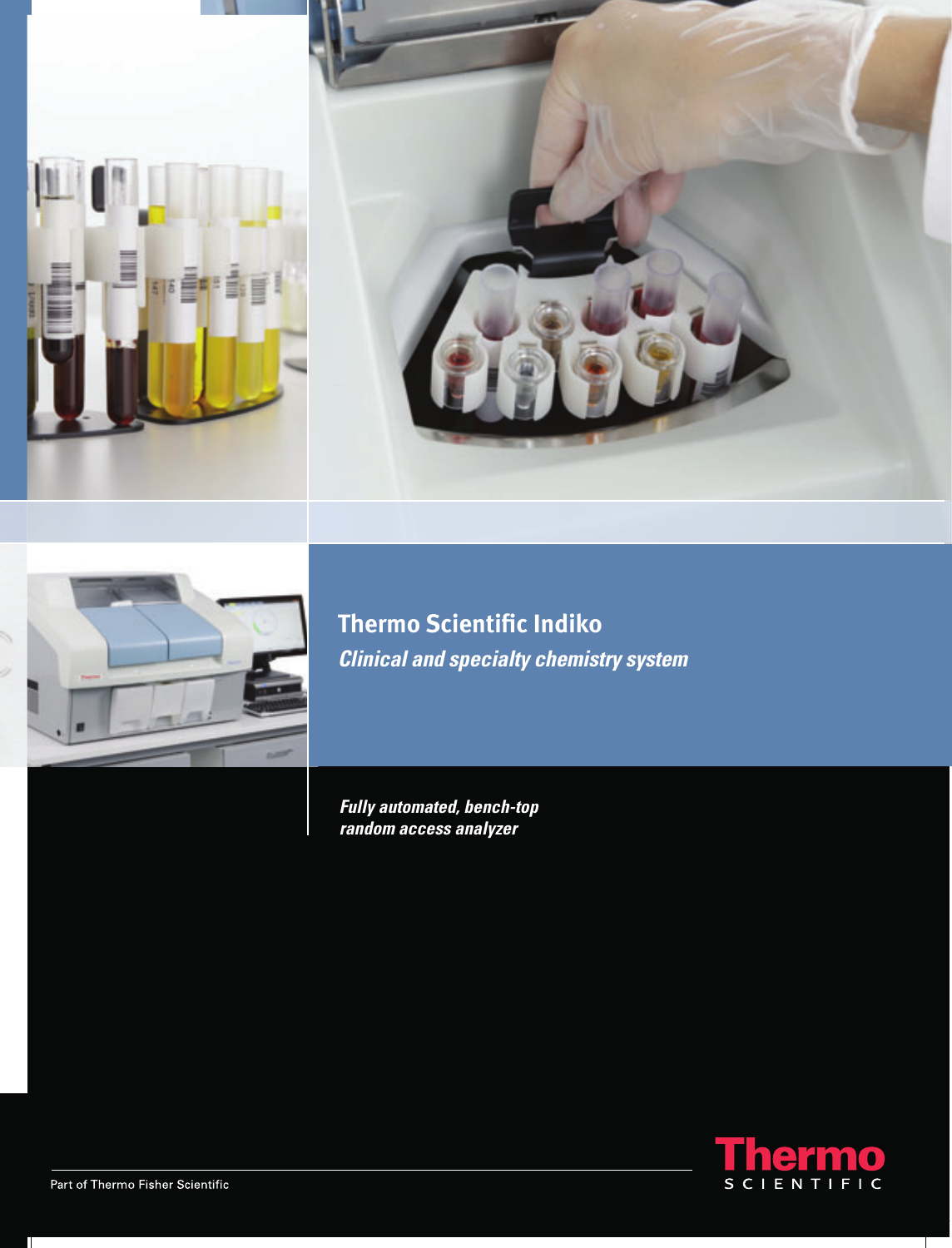

# **Thermo Scientific Indiko, a new system for** *clinical and specialty testing.*

**Thermo Scientific Indiko is an easy to use, cost-effective system designed** *for load up and walk-away convenience. Intuitive user interface and many*  automated features help to manage the daily workload fluently. Self-contained *Indiko with its small footprint fits ideally to a laboratory with space limitations.* 

## *Fully automated to accelerate analysis.*

#### *True walk-away analysis*

*Indiko together with bar-coded, ready to use Thermo Scientifi c system reagents is a reliable combination providing ease-of-use and flexibility to routine clinical chemistry analysis and specialty testing, like pain management, toxicology and drug monitoring. Once loaded, the analyzer provides true walk-away time for the operator. Patient oriented testing produces results quickly thus enhancing the quality of patient care.* 

- *Different sample types can be analyzed at the same time.*
- *Dilutions and re-analysis, when necessary, are handled fully automatically.*
- *Real-time QC program with multiple Westgard rules.*

#### *Flexible, easy operation*

*A mix of sample cups and bar-coded primary tubes may*  be used at any time, increasing the flexibility of operation. *The self-guiding user interface is easy to learn and makes information management streamlined. Indiko offers various reporting options, and advanced result inventory management. Automatic start-up protocol and minimal daily maintenance maximizes analyzer uptime.* 

- *Loadable application data and calibrator and control*  values from a two-dimensional barcode or from a file.
- *Real-time monitoring of reagent usage, lot follow-up.*
- *Bi-directional LIS interface.*



# *Indiko's compact design occupies only a small footprint.*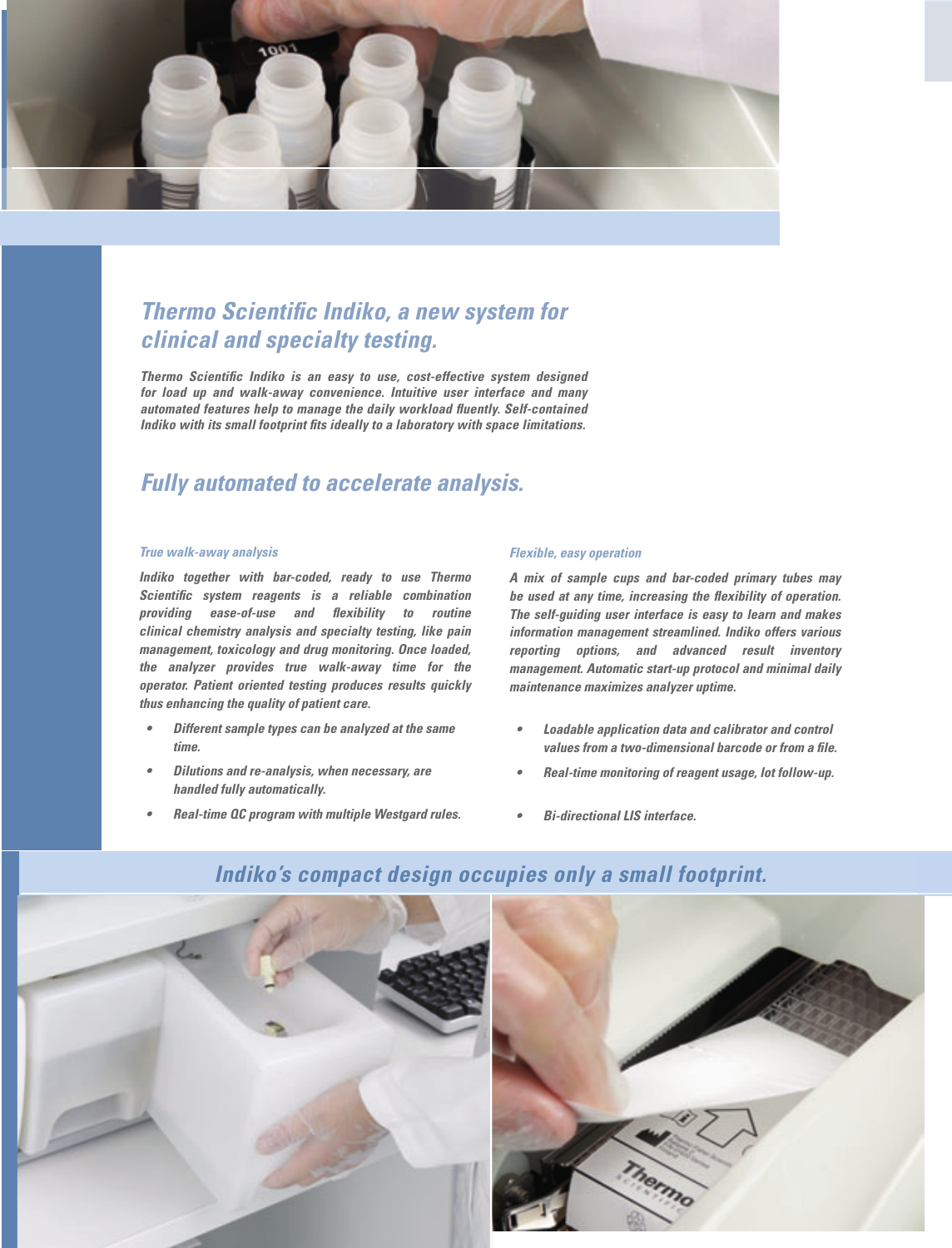# *Economical measurement.*

*The unique, low-volume cuvette technology is the basis of Indiko's cost effectiviness. Very low volumes of reagent is required for any test, a complete reaction volume being of only 120 to 300* µ*l. Each cuvette cell is used only once to ensure accurate and precise results.*

## *Thermo Scientific Indiko*

*Capacity of up to 200 tests / hour with one-reagent methods. Combined sample and reagent disk with 9-position sample racks and 6-position reagent racks. Continuous access to samples, reagents and cuvettes without interrupting the testing process. Up to 2 hours walk-away time. Water consumption 1.5 litre / hour, no need for external water or drainage connections. Dimensions of the analyzer - width 75 cm (29.5 inch), depth 70 cm (27.6 inch), height 62 cm (24.4 inch), height with the open cover 130 cm (51 inch) .*

### **Thermo Scientific Indiko application areas:**

| <b>Enzymes</b>           | <b>Drugs of Abuse analysis</b>         |
|--------------------------|----------------------------------------|
| <b>Substrates</b>        | <b>Immunosuppressive Drug analysis</b> |
| <b>Electrolytes</b>      | <b>Therapeutic Drug Monitoring</b>     |
| <b>Specific Proteins</b> |                                        |



*Combined sample and reagent disk for max 6 racks.*



*Effective mixer to stir test liquids.*



*Cuvette loader for 36 cuvettes with 10 reaction cells, 360 cuvette cells.*



*Optional ISE unit with indirect measurement method for Na+ , K+ and Cl- .*



*Temperature controlled incubator for 90 cuvette cells.*

## A flexible sample and reagent management allows for continuous access.



*Intuitive user interface is supported by a touch screen.*